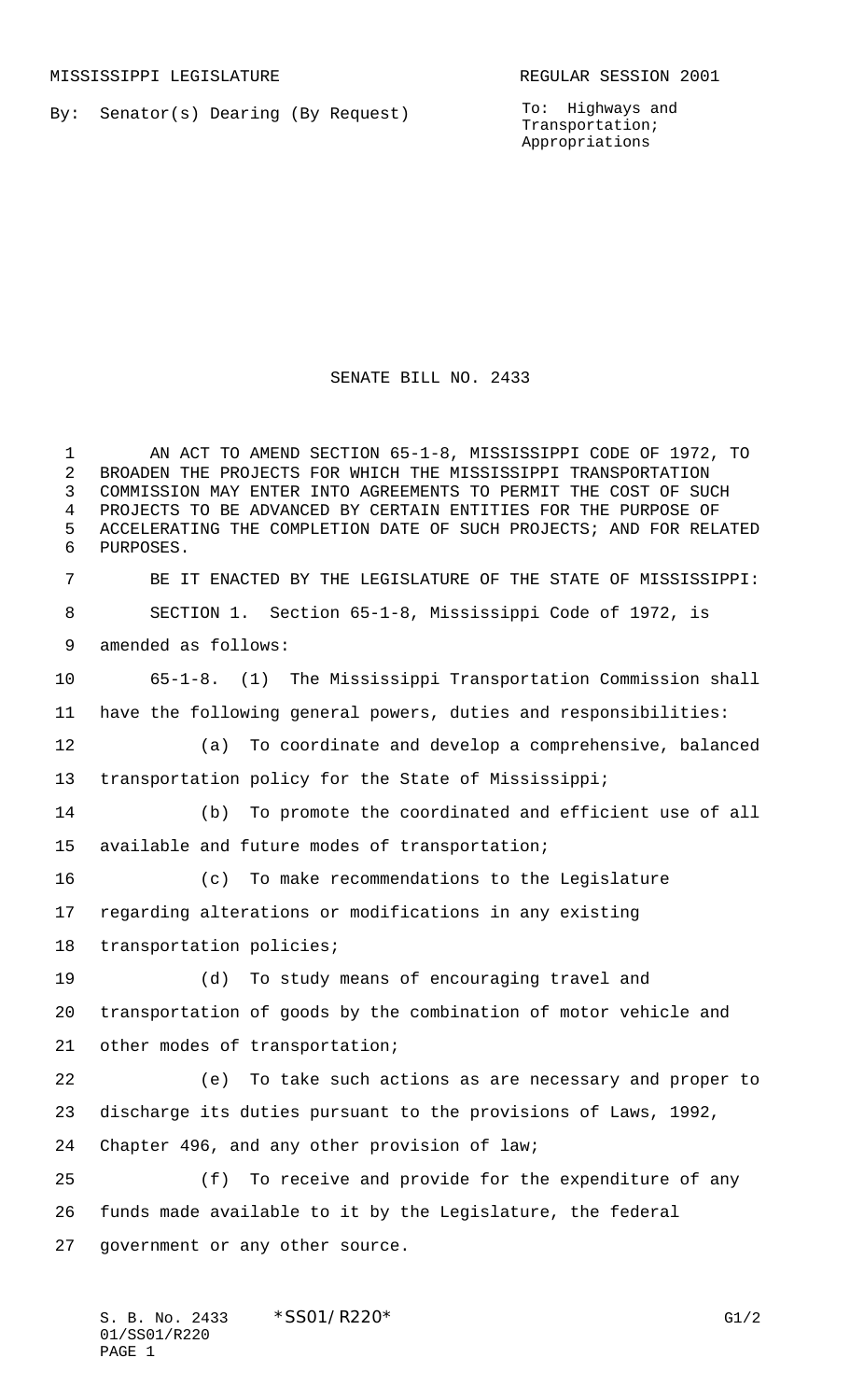(2) In addition to the general powers, duties and responsibilities listed in subsection (1) of this section, the Mississippi Transportation Commission shall have the following specific powers:

 (a) To make rules and regulations whereby the Transportation Department shall change or relocate any and all highways herein or hereafter fixed as constituting a part of the state highway system, as may be deemed necessary or economical in the construction or maintenance thereof; to acquire by gift, purchase, condemnation, or otherwise, land or other property whatsoever that may be necessary for a state highway system as herein provided, with full consideration to be given to the stimulation of local public and private investment when acquiring such property in the vicinity of Mississippi towns, cities and population centers;

 (b) To enforce by mandamus, or other proper legal remedies, all legal rights or rights of action of the Mississippi Transportation Commission with other public bodies, corporations or persons;

S. B. No. 2433 \*SS01/R220\* 01/SS01/R220 PAGE 2 (c) To make and publish rules, regulations and ordinances for the control of and the policing of the traffic on the state highways, and to prevent their abuse by any or all persons, natural or artificial, by trucks, tractors, trailers or any other heavy or destructive vehicles or machines, or by any other means whatsoever, by establishing weights of loads or of vehicles, types of tires, width of tire surfaces, length and width of vehicles, with reasonable variations to meet approximate weather conditions, and all other proper police and protective regulations, and to provide ample means for the enforcement of same. The violation of any of the rules, regulations or ordinances so prescribed by the commission shall constitute a misdemeanor. No rule, regulation or ordinance shall be made that conflicts with any statute now in force or which may hereafter be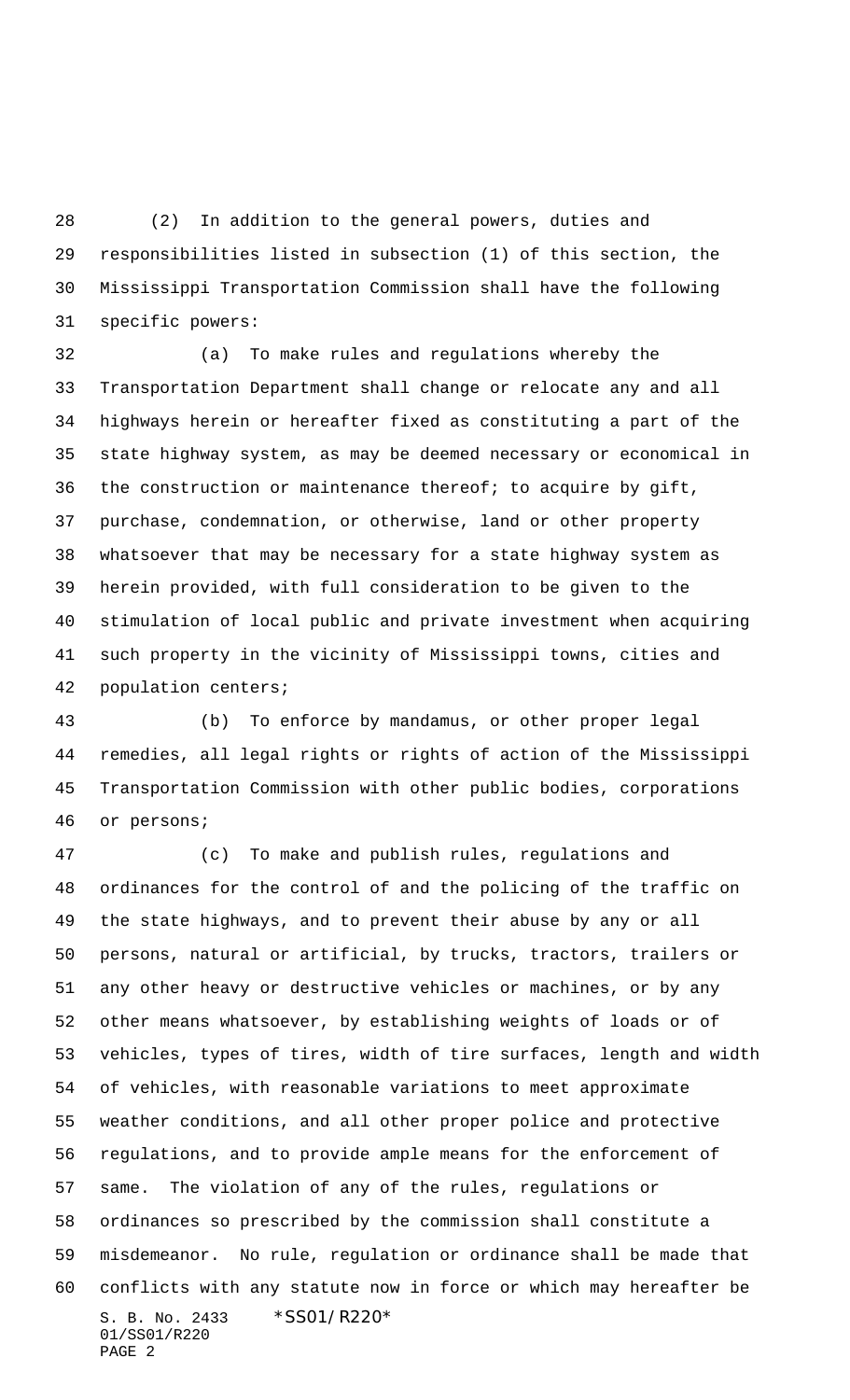enacted, or with any ordinance of municipalities. A monthly publication giving general information to the boards of supervisors, employees and the public may be issued under such rules and regulations as the commission may determine;

 (d) To give suitable numbers to highways and to change the number of any highway that shall become a part of the state highway system. However, nothing herein shall authorize the number of any highway to be changed so as to conflict with any designation thereof as a U.S. numbered highway. Where, by a specific act of the Legislature, the commission has been directed to give a certain number to a highway, the commission shall not 72 have the authority to change such number;

 (e) To make proper and reasonable rules, regulations and ordinances for the placing, erection, removal or relocation of telephone, telegraph or other poles, signboards, fences, gas, water, sewerage, oil or other pipelines, and other obstructions that may, in the opinion of the commission, contribute to the hazards upon any of the state highways, or in any way interfere with the ordinary travel upon such highways, or the construction, reconstruction or maintenance thereof, and to make reasonable rules and regulations for the proper control thereof. Any violation of such rules or regulations or noncompliance with such ordinances shall constitute a misdemeanor.

 Whenever the order of the commission shall require the removal of, or other changes in the location of telephone, telegraph or other poles, signboards, gas, water, sewerage, oil or other pipelines; or other similar obstructions on the right-of-way or such other places where removal is required by law, the owners thereof shall at their own expense move or change the same to conform to the order of the commission. Any violation of such rules or regulations or noncompliance with such orders shall 92 constitute a misdemeanor;

S. B. No. 2433 \*SS01/R220\* 01/SS01/R220 PAGE 3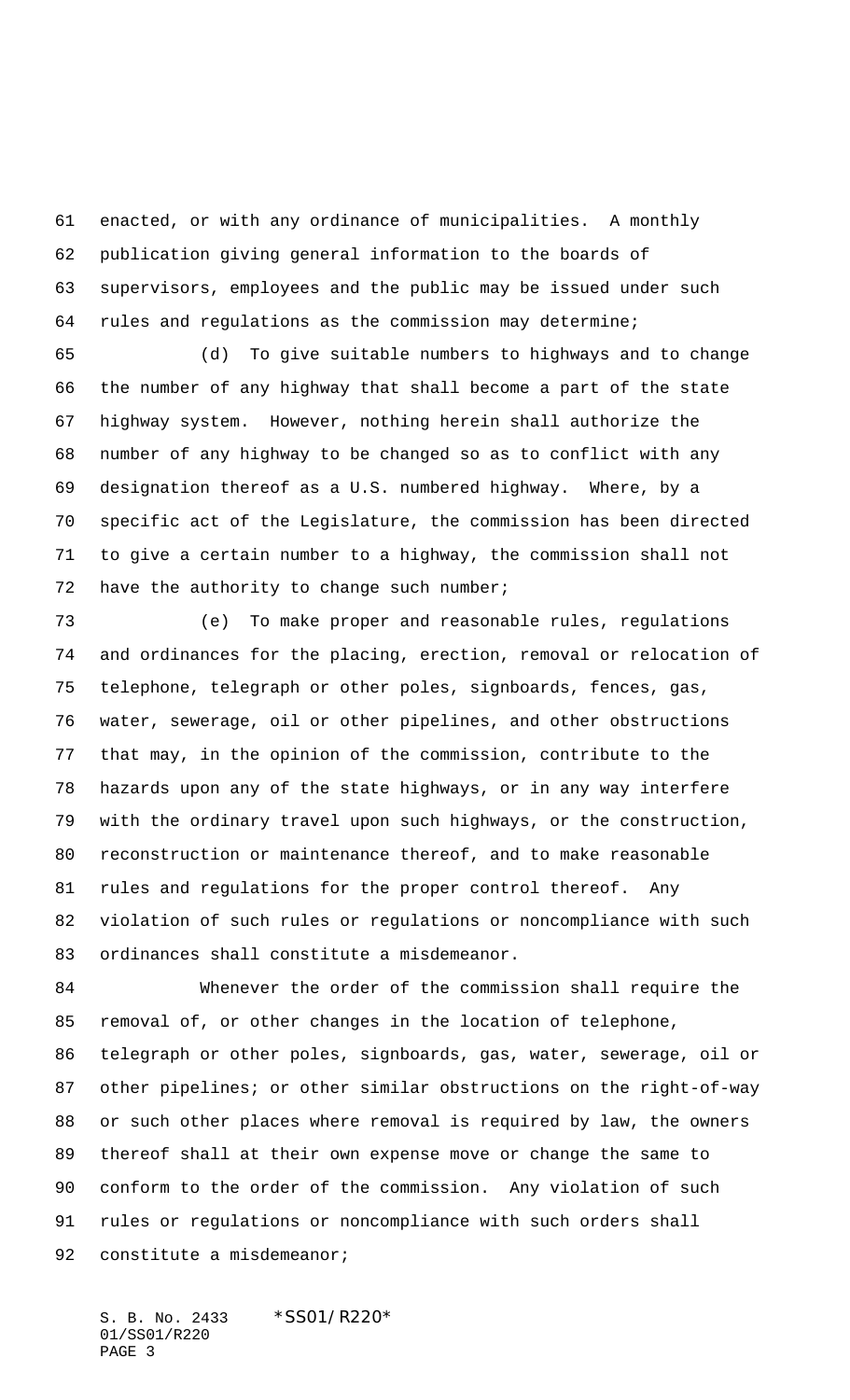(f) To regulate and abandon grade crossings on any road fixed as a part of the state highway system, and whenever the commission, in order to avoid a grade crossing with the railroad, locates or constructs said road on one side of the railroad, the commission shall have the power to abandon and close such grade crossing, and whenever an underpass or overhead bridge is substituted for a grade crossing, the commission shall have power to abandon such grade crossing and any other crossing adjacent thereto. Included in the powers herein granted shall be the power to require the railroad at grade crossings, where any road of the state highway system crosses the same, to place signal posts with lights or other warning devices at such crossings at the expense of the railroad, and to regulate and abandon underpass or overhead bridges and, where abandoned because of the construction of a new underpass or overhead bridge, to close such old underpass or overhead bridge, or, in its discretion, to return the same to the jurisdiction of the county board of supervisors;

 (g) To make proper and reasonable rules and regulations to control the cutting or opening of the road surfaces for subsurface installations;

 (h) To make proper and reasonable rules and regulations for the removal from the public rights-of-way of any form of obstruction, to cooperate in improving their appearance, and to prescribe minimum clearance heights for seed conveyors, pipes, passageways or other structure of private or other ownership above the highways;

 (i) To establish, and have the Transportation Department maintain and operate, and to cooperate with the state educational institutions in establishing, enlarging, maintaining and operating a laboratory or laboratories for testing materials 123 and for other proper highway purposes;

S. B. No. 2433 \*SS01/R220\* 01/SS01/R220 PAGE 4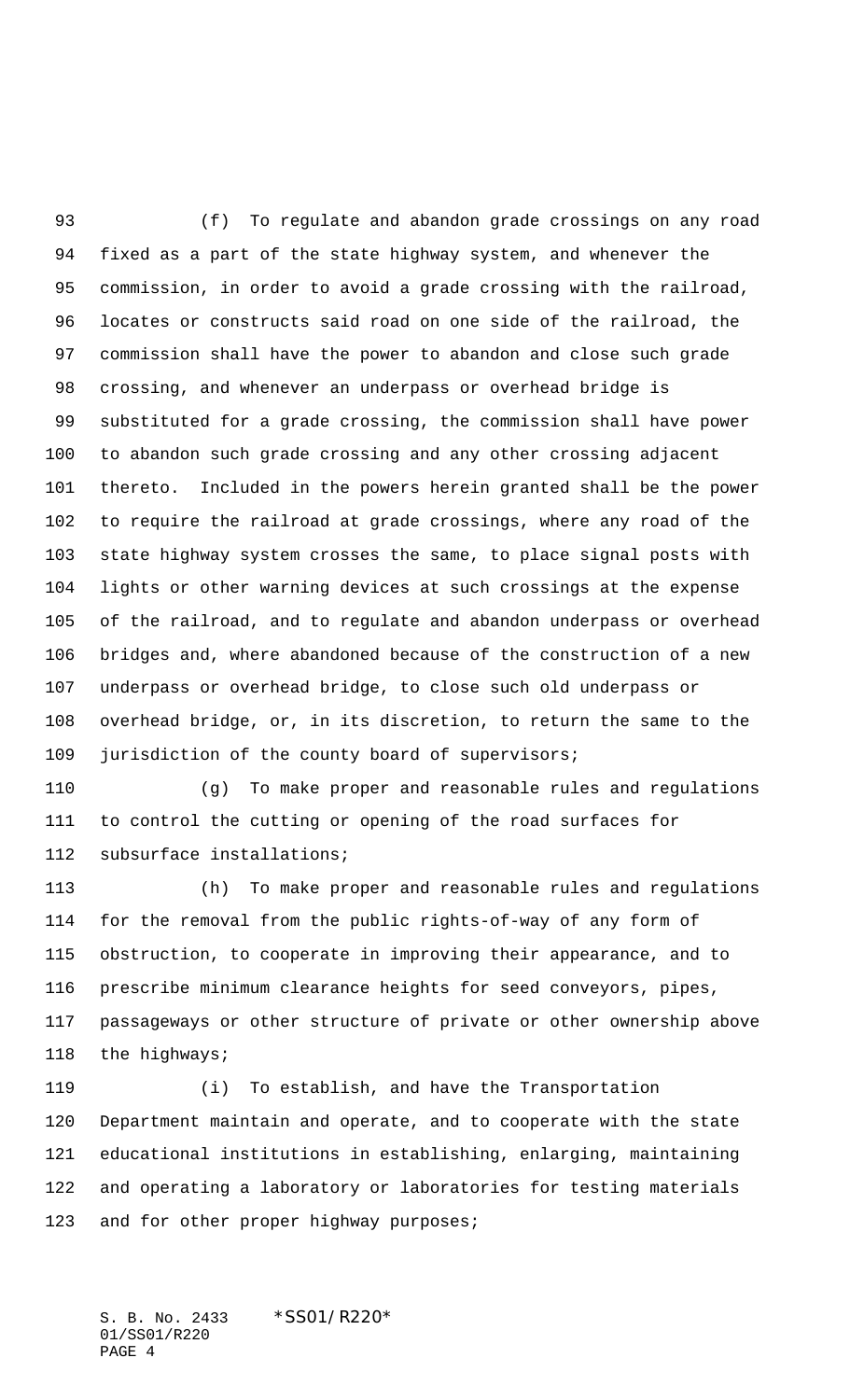(j) To provide, under the direction and with the approval of the Department of Finance and Administration, suitable offices, shops and barns in the City of Jackson;

 (k) To establish and have enforced set-back regulations;

 (l) To cooperate with proper state authorities in producing limerock for highway purposes and to purchase same at cost;

 (m) To provide for the purchase of necessary equipment and vehicles and to provide for the repair and housing of same, to acquire by gift, purchase, condemnation or otherwise, land or lands and buildings in fee simple, and to authorize the Transportation Department to construct, lease or otherwise provide necessary and proper permanent district offices for the construction and maintenance divisions of the department, and for the repair and housing of the equipment and vehicles of the department; however, in each Supreme Court district only two (2) permanent district offices shall be set up, but a permanent status shall not be given to any such offices until so provided by act of the Legislature and in the meantime, all shops of the department shall be retained at their present location. As many local or subdistrict offices, shops or barns may be provided as is essential and proper to economical maintenance of the state highway system;

S. B. No. 2433 \*SS01/R220\* 01/SS01/R220 PAGE 5 (n) To cooperate with the Department of Archives and History in having placed and maintained suitable historical markers, including those which have been approved and purchased by the State Historical Commission, along state highways, and to have constructed and maintained roadside driveways for convenience and safety in viewing them when necessary; however, no highway or bridge shall ever be memorialized to a man while living; (o) To cooperate, in its discretion, with the Mississippi Department of Wildlife, Fisheries and Parks in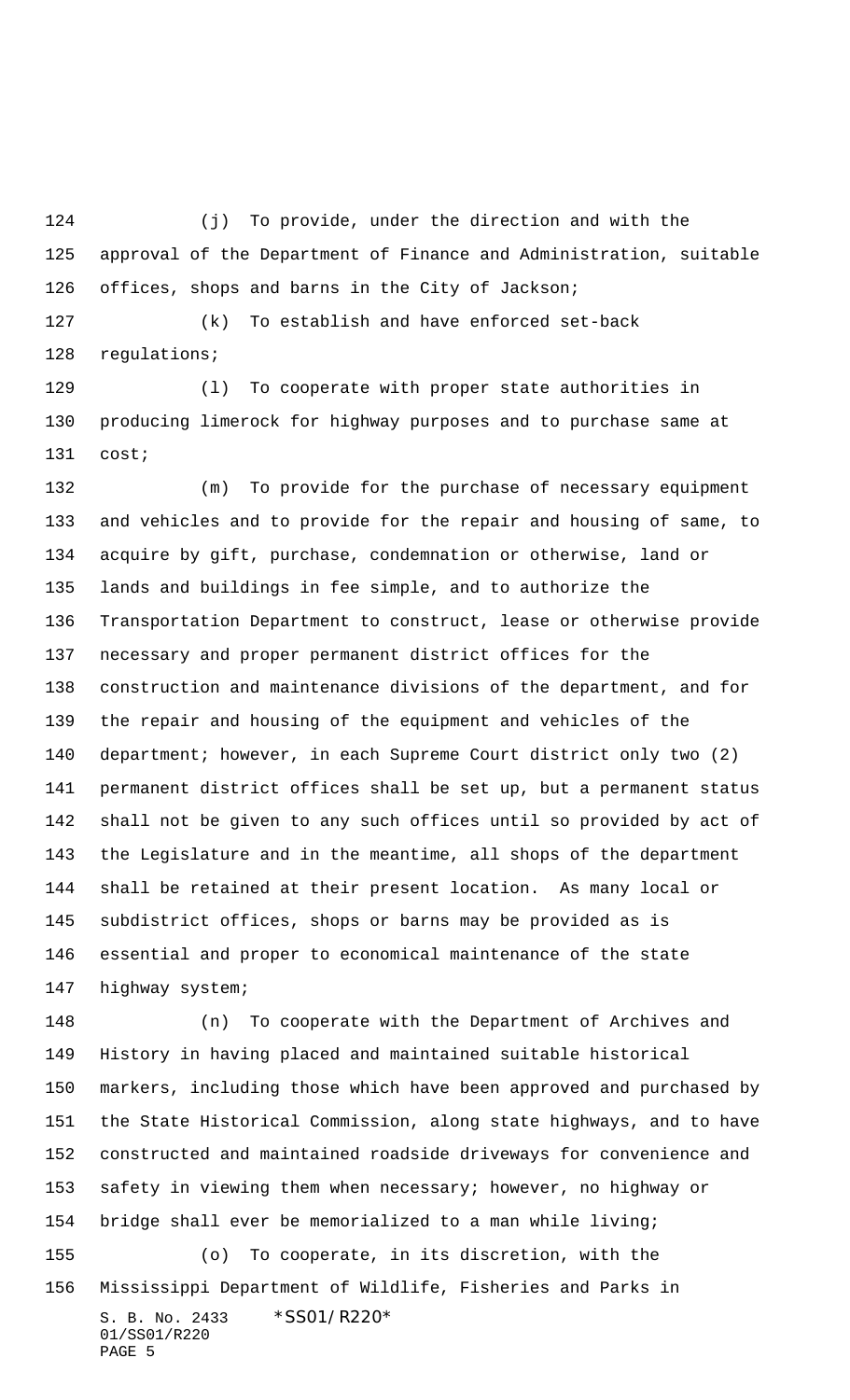planning and constructing roadside parks upon the right-of-way of state highways, whether constructed, under construction, or planned; said parks to utilize where practical barrow pits used in construction of state highways for use as fishing ponds. Said parks shall be named for abundant flora and fauna existing in the area or for the first flora or fauna found on the site;

 (p) Unless otherwise prohibited by law, to make such contracts and execute such instruments containing such reasonable and necessary appropriate terms, provisions and conditions as in its absolute discretion it may deem necessary, proper or advisable, for the purpose of obtaining or securing financial assistance, grants or loans from the United States of America or any department or agency thereof, including contracts with several 170 counties of the state pertaining to the expenditure of such funds;

 (q) To cooperate with the Federal Highway Administration in the matter of location, construction and maintenance of the Great River Road, to expend such funds paid to the commission by the Federal Highway Administration or other federal agency, and to authorize the Transportation Department to erect suitable signs marking this highway, the cost of such signs to be paid from state highway funds other than earmarked construction funds;

S. B. No. 2433 \*SS01/R220\* 01/SS01/R220 PAGE 6 (r) To cooperate, in its discretion, with the Mississippi Forestry Commission and the School of Forestry, Mississippi State University, in a forestry management program, including planting, thinning, cutting and selling, upon the right-of-way of any highway, constructed, acquired or maintained by the Transportation Department, and to sell and dispose of any and all growing timber standing, lying or being on any right-of-way acquired by the commission for highway purposes in the future; such sale or sales to be made in accordance with the sale of personal property which has become unnecessary for public use as provided for in Section 65-1-123, Mississippi Code of 1972;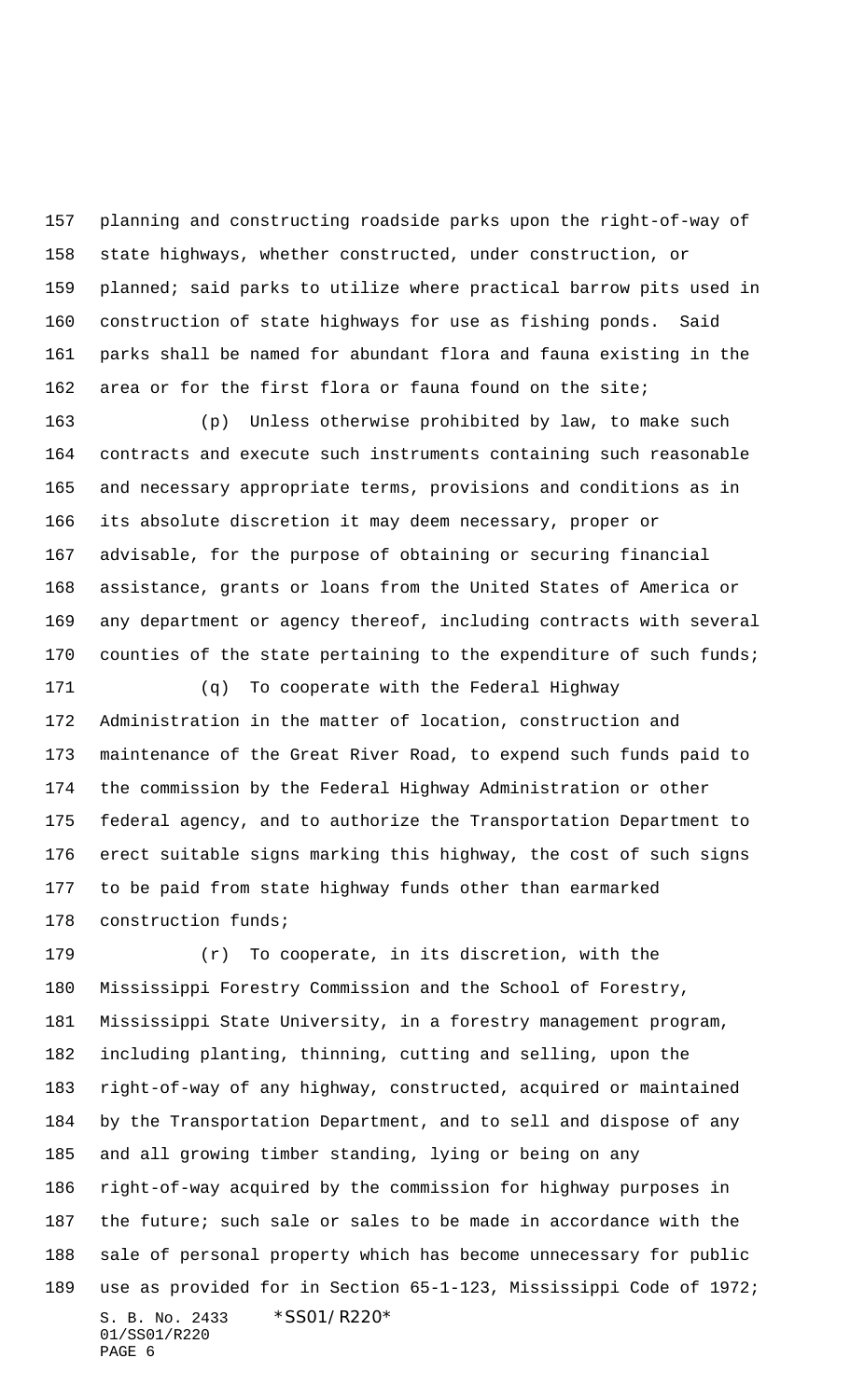(s) To expend funds in cooperation with the Division of Plant Industry, Mississippi Department of Agriculture and Commerce, the United States government or any department or agency thereof, or with any department or agency of this state, to control, suppress or eradicate serious insect pests, rodents, plant parasites and plant diseases on the state highway rights-of-way;

 (t) To provide for the placement, erection and maintenance of motorist services business signs and supports within state highway rights-of-way in accordance with current state and federal laws and regulations governing the placement of traffic control devices on state highways, and to establish and collect reasonable fees from the businesses having information on such signs;

 (u) To request and to accept the use of persons convicted of an offense, whether a felony or a misdemeanor, for work on any road construction, repair or other project of the Transportation Department. The commission is also authorized to request and to accept the use of persons who have not been convicted of an offense but who are required to fulfill certain court-imposed conditions pursuant to Section 41-29-150(d)(1) or 99-15-26, Mississippi Code of 1972, or the Pretrial Intervention Act, being Sections 99-15-101 through 99-15-127, Mississippi Code of 1972. The commission is authorized to enter into any agreements with the Department of Corrections, the State Parole Board, any criminal court of this state and any other proper official regarding the working, guarding, safekeeping, clothing and subsistence of such persons performing work for the Transportation Department. Such persons shall not be deemed agents, employees or involuntary servants of the Transportation Department while performing such work or while going to and from work or other specified areas;

S. B. No. 2433 \*SS01/R220\* 01/SS01/R220 PAGE 7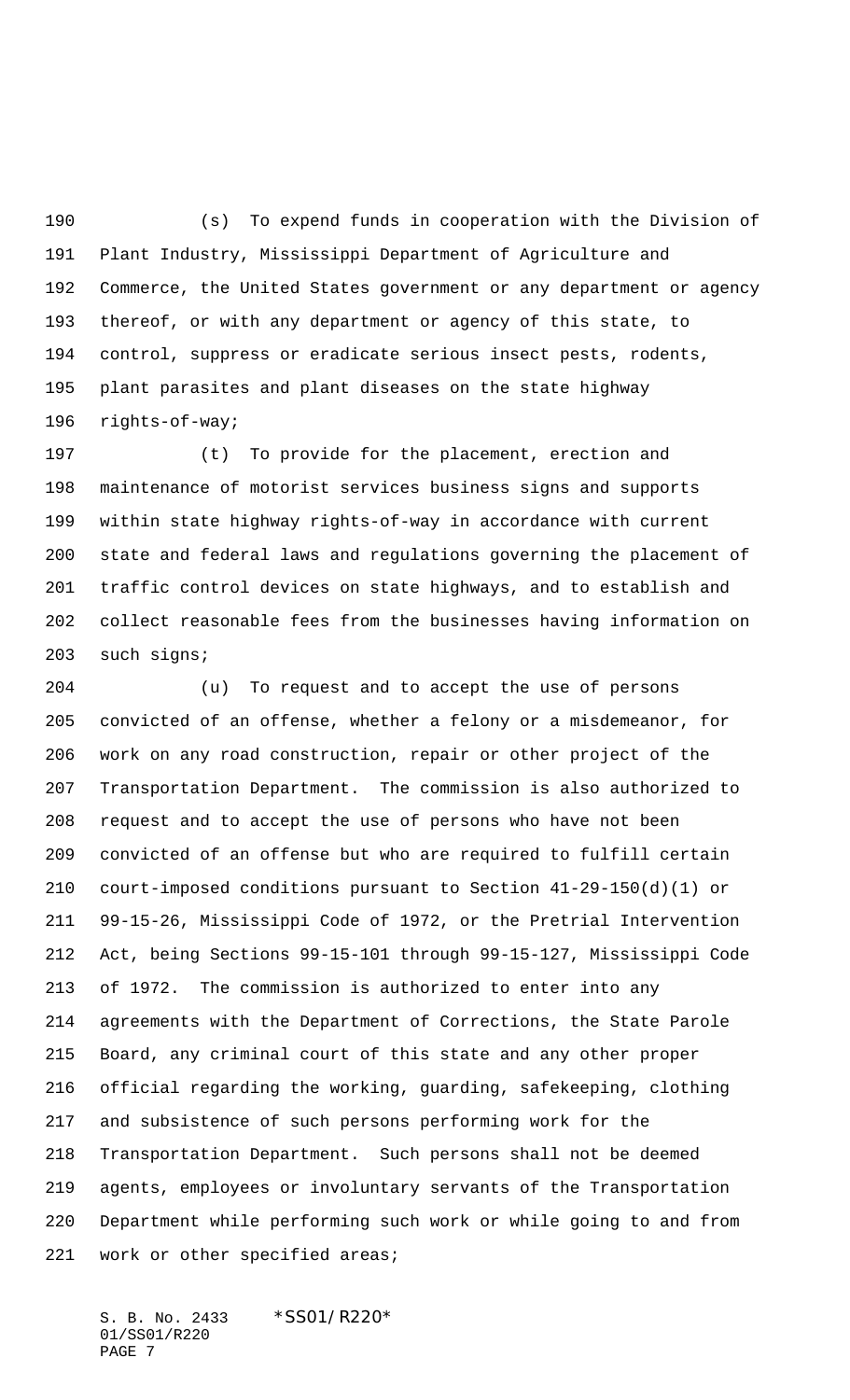(v) To provide for the administration of the railroad revitalization program pursuant to Section 57-43-1 et seq.; (w) The Mississippi Transportation Commission is

 further authorized, in its discretion, to expend funds for the purchase of service pins for employees of the Mississippi Transportation Department;

 (x) To cooperate with the State Tax Commission by providing for weight enforcement field personnel to collect and assess taxes, fees and penalties and to perform all duties as required pursuant to Section 27-55-501 et seq., Sections 27-19-1 et seq., 27-55-1 et seq., 27-59-1 et seq. and 27-61-1 et seq., Mississippi Code of 1972, with regard to vehicles subject to the jurisdiction of the Office of Weight Enforcement. All collections and assessments shall be transferred daily to the State Tax Commission;

 (y) The Mississippi Transportation Commission may delegate the authority to enter into a supplemental agreement to a contract previously approved by the commission if the supplemental agreement involves an additional expenditure not to exceed One Hundred Thousand Dollars (\$100,000.00);

 (z) (i) The Mississippi Transportation Commission, in its discretion, may enter into agreements with any county, municipality, county transportation commission, business, corporation, partnership, association, individual or other legal entity, for the purpose of accelerating the completion date of scheduled transportation projects.

S. B. No. 2433 \*SS01/R220\* 01/SS01/R220 PAGE 8 (ii) Such an agreement may permit the cost of a transportation project to be advanced to the commission by a county, municipality, county transportation commission, business, corporation, partnership, association, individual or other legal entity, and repaid to such entity by the commission when **\* \* \*** 253 funds for the project become available; provided, however, that repayment of funds advanced to the Mississippi Transportation